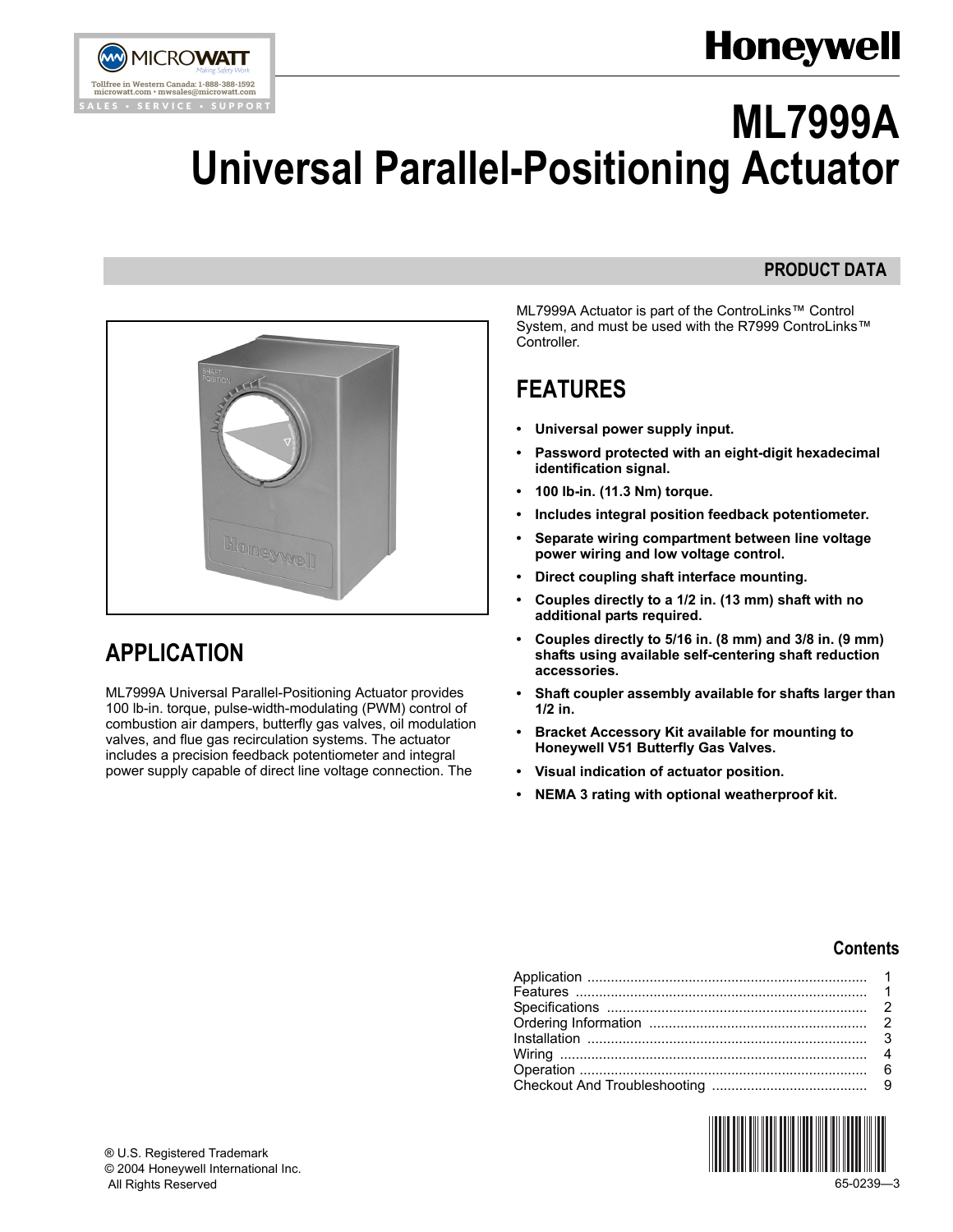## <span id="page-1-0"></span>**SPECIFICATIONS**

### **Model:**

ML7999A Universal Parallel-Positioning Actuator. Medium torque electronic actuator with a precision feedback potentiometer and integral power supply capable of direct line voltage connection.

### **Dimensions:** See Fig. 1.

### **Electrical Ratings:**

Power Input: 100 to 240 Vac +10% -15%, 50/60 Hz. Maximum Power Consumption: 15 VA.

### *IMPORTANT*

*Device must be hardwired.*

### **Temperature Range:**

Ambient: -40°F to +140°F (-40°C to +60°C). Storage: -40°F to +150°F (-40°C to +66°C).

**Humidity Range (at 95°F [35°C]):** 5 to 95 percent relative humidity, noncondensing.

**Vibration:** 0.0 to 0.5g continuous (V2 level).

### **Control Signal (at 5 mA current):**

Drive Clockwise: Minimum 4.25 Vdc differential between DR1-DR2.

- Drive Counterclockwise: Maximum -4.25 Vdc differential between DR1-DR2.
- NOTE: Actuator does not respond until the 8-digit ID signal from the R7999 is passed via DR1-DR2.
- **Actuator Stroke:** 95° nominal ± 3°, mechanically limited.

### **Output Hub Position Accuracy:** ±0.1°.

### **Torque Ratings at Rated Voltages:**

Lift and Hold Minimum: 100 lb-in. (11.3 Nm). Breakaway Minimum: 100 lb-in. (11.3 Nm). Stall Minimum: 100 lb-in. (11.3 Nm). Stall Maximum: 150 lb-in. (17 Nm).

### **Actuator Design Life (at 100 lb-in.):**

Full-Stroke Cycles: 100,000 minimum. Repositions: 2,000,000 minimum.

#### **Feedback Potentiometer:** Total Resistance: 5000 ohms ±10%.

### **Actuator Timing (90° Travel):**

Standard: 24 to 30 seconds. Derated Cold-Start Timing (from -40°F to -20°F  $(-40^{\circ}$ C to  $-29^{\circ}$  iC): 150 seconds maximum.

**Noise Rating:** 55 dBA maximum at 1m during normal operation.

#### **Mounting:**

Mounts directly on 1/2 in. (13 mm) round or square shaft. With proper accessories, mounts to 5/16 in. and 3/8 in. (8 mm, 10 mm) round or square shafts; 9/16 in., 5/8 in., and 3/4 in.

(14 mm, 16 mm, and 19 mm) round shafts.

### *IMPORTANT*

*Tighten hub setscrews to a torque of 60 lb-in. ±10 lb-in.*

**Position Indicator:** Visible with cover on device.

### **Approvals:**

Underwriters Laboratories Inc.: File No. FM Approved. CSA Approved. CE Approved.

**Enclosure:** NEMA2/IP50.

### **Accessories:**

201391 Shaft Adapter for 3/8 in. round or square shaft. 32003167-001 Shaft Adapter for 5/16 in. round or square shaft.

32003168-001 Shaft Adapter for 3/4 in. diameter round shaft. 32003168-002 Shaft Adapter for 5/8 in. diameter round shaft. 32003168-003 Shaft Adapter for 9/16 in. diameter round shaft. 32003396-001 V51 Mounting Bracket for 1-1/2 in. and 2 in. valves.

32003396-002 V51 Mounting Bracket for 2-1/2 in., 3 in. and 4 in. valves.

32002935-001 ML7999 NEMA3/IP54 Weatherproof Kit.

## **ORDERING INFORMATION**

When purchasing replacement and modernization products from your TRADELINE® wholesaler or distributor, refer to the TRADELINEÆ Catalog or price sheets for complete ordering number.

If you have additional questions, need further information, or would like to comment on our products or services, please write or phone:

- **1.** Your local Honeywell Automation and Control Products Sales Office (check white pages of your phone directory).
- **2.** Honeywell Customer Care
	- 1885 Douglas Drive North
	- Minneapolis, Minnesota 55422-4386

In Canada-Honeywell Limited/Honeywell Limitée, 35 Dynamic Drive, Scarborough, Ontario M1V 4Z9.

International Sales and Service Offices in all principal cities of the world. Manufacturing in Australia, Canada, Finland, France, Germany, Japan, Mexico, Netherlands, Spain, Taiwan, United Kingdom, U.S.A.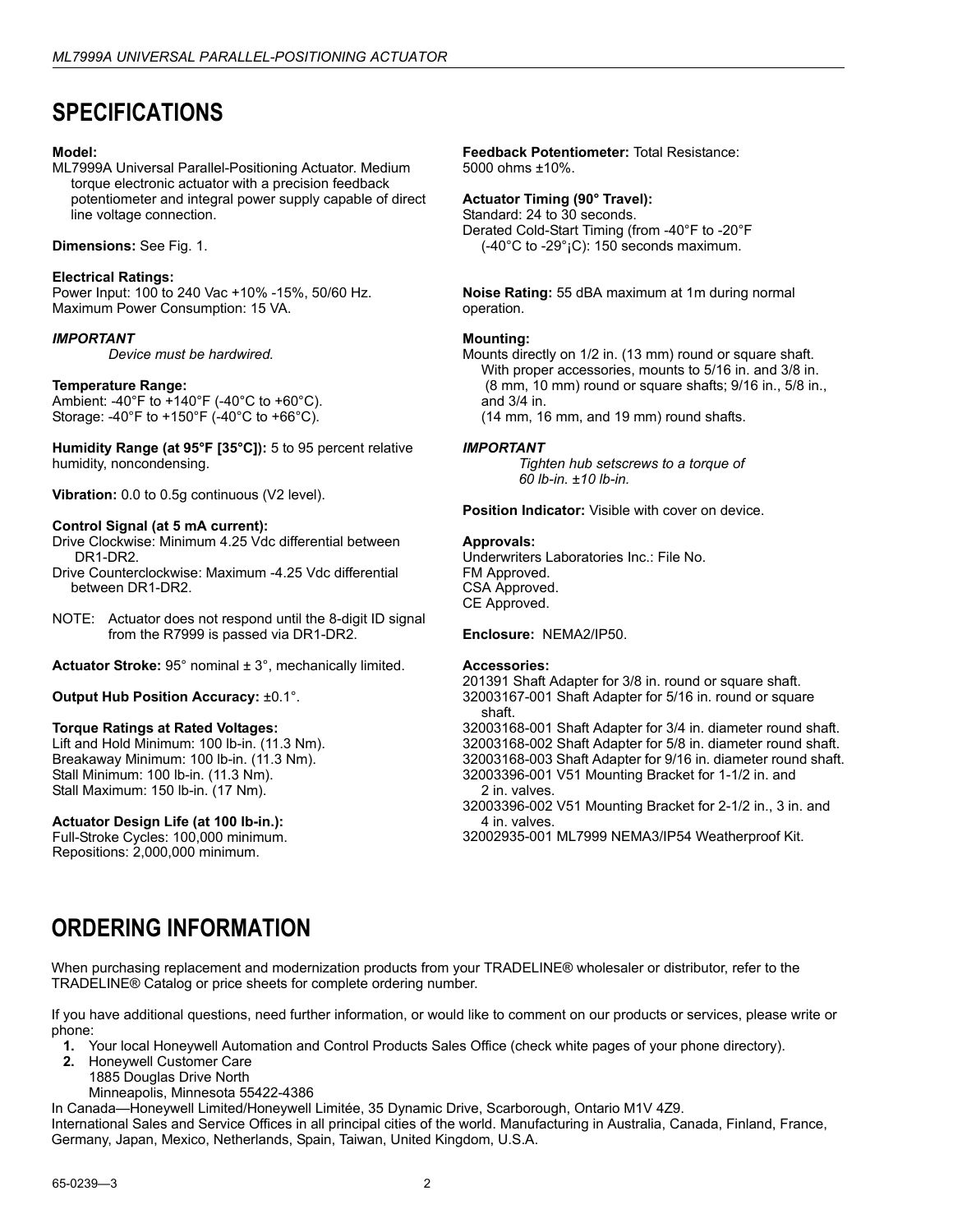

**Fig. 1. ML7999 dimensions in in. (mm).**







M17528

**Fig. 2. V5197A Firing Rate Gas Valve, with mounting bracket (included) and ML7999 Actuator (not supplied), dimensions in in. (mm).**

## <span id="page-2-0"></span>**INSTALLATION**

### **When Installing this Product...**

- **1.** Read these instructions carefully. Failure to follow them could damage the product or cause a hazardous condition.
- **2.** Check the ratings given in the instructions and on the product to make sure the product is suitable for your application.
- **3.** Installer must be a trained, experienced service technician.
- **4.** After installation is complete, check out product operation as provided in these instructions.

## **WARNING**

**Fire or Explosion Hazard. Can cause property damage, severe personal injury, or death.** Tighten the hub setscrews to a torque of 60 lb-in.  $(7 N<sup>o</sup>m)$ .

## **WARNING**

**Electrical Shock Hazard. Can Cause serious injury or death.**  Disconnect power supply before installation.

## **Location**

## **CAUTION**

**Actuator Damage Hazard. Deteriorating vapors and acid fumes can damage the actuator metal parts.** Install actuator in areas free of acid fumes and other

## **CAUTION**

deteriorating vapors.

### **Equipment Damage Hazard.**

**Temperature extremes will damage actuator.** Do not locate actuator where ambient temperatures will exceed the limits listed in the Specifications section.

## **CAUTION**

**Equipment Damage Hazard. Excessive vibration will damage actuator.** Do not locate actuator where vibration will exceed the limits listed in the Specifications section.

## **Mounting ML7999 Actuator**

The actuator mounts on a 1/2 in. round or square shaft. For shafts smaller than 1/2 in, self-centering adapters are available for 5/16 in. and 3/8 in. shafts. For shafts larger than 1/2 in., adapters are available for 5/8 in., 3/4 in., and 9/16 in.

## **CAUTION**

#### **Equipment Damage Hazard. Lateral forces on actuator hub will damage actuator.**

Make sure actuator is mounted square with bracket and with shaft centered in actuator hub or binding can occur, damaging the actuator.

- **1.** Place the actuator over the shaft, see Fig. 3.
- **2.** Position and seat the actuator.
- **3.** Rotate the shaft to match the actuator position.
- **4.** Install the mounting bracket accessory (not included), if needed. See Fig. 4.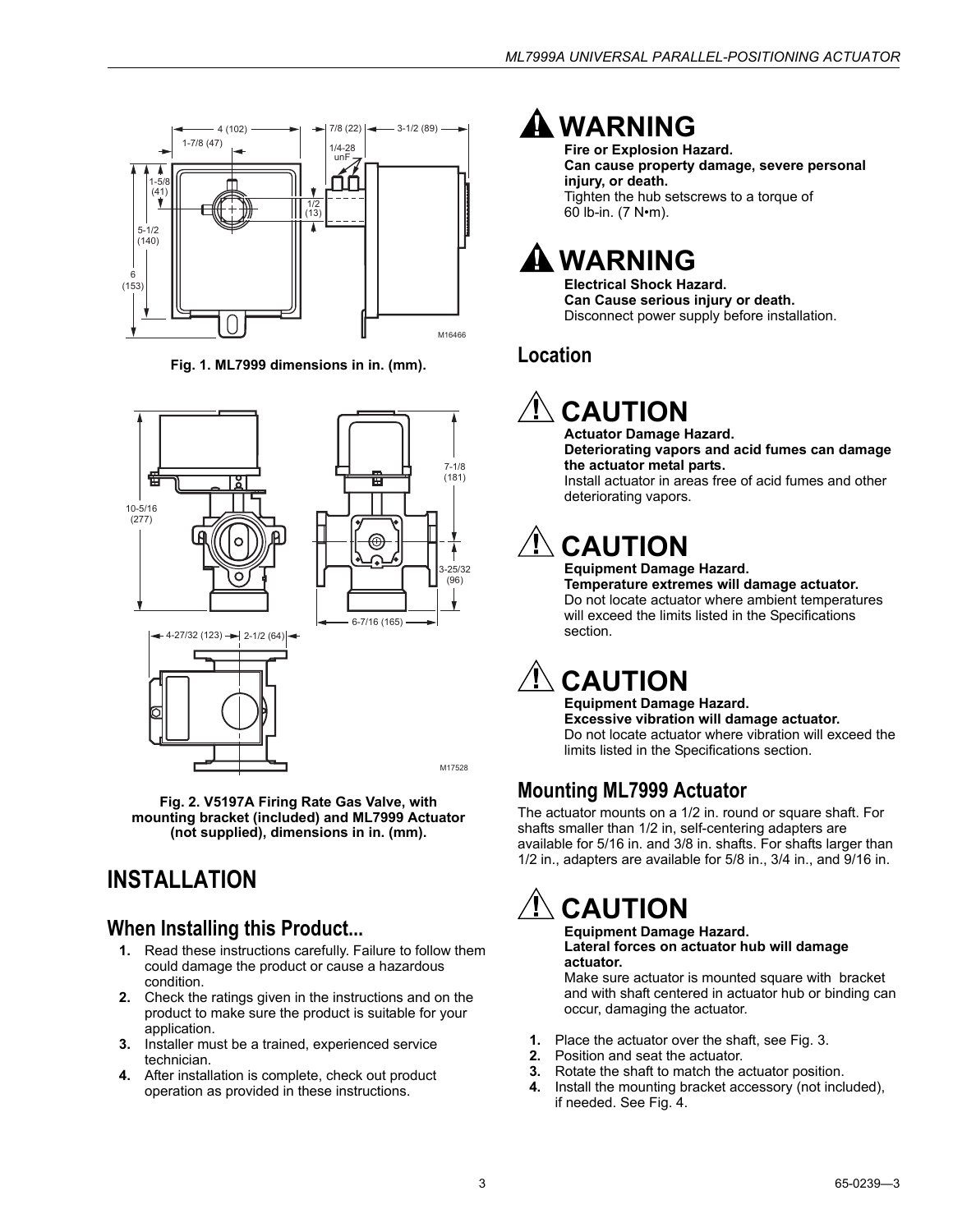- **5.** Partially tighten hub setscrews to ensure actuator seats firmly against mounting bracket with shaft centered in hub.
- **6.** Tighten the anti-rotation bolt to the torque recommendation for the selected bolt/nut.
- **7.** Tighten the hub setscrews against the shaft to a torque of 60 lb-in.

## **Mounting the ML7999 Actuator on V5197A Firing Rate Gas Valve. (Fig. 2)**

## **WARNING**

**Explosion Hazard and Electrical Shock Hazard. Can cause severe injury, death or property damage.**

- 1. Turn off gas supply before starting installation.
- 2. Disconnect power supply for valve actuator before beginning installation and wiring. More than one disconnection can be involved.
- **1.** Attach the mounting bracket for the ML7999 Actuator (supplied with the V5197 Valve) in the position that best suits the valve location, access space and wiring requirements.
- **2.** Place the short end of the V5197 valve drive stem in the top of the V5197 Valve drive so that the rectangular portion of the drive stem is inside the valve drive.
- **3.** Mount the ML7999 Actuator on the V5197 Valve and secure the actuator to the mounting bracket with the supplied screws.
- **4.** Wire the ML7999 Actuator per the instructions in the Wiring section.
- **5.** Restore power to the system.





## <span id="page-3-0"></span>**WIRING**



**Electrical Shock Hazard. Can cause severe injury or death.** Disconnect power supply before installation.

All wiring must comply with local electrical codes, ordinances and regulations. The ML7999 is designed for used with a Class 2 power supply for low voltage. Voltage and frequency of the transformer must correspond with the characteristics of both the actuator and the power supply.

### *IMPORTANT*

*Run line voltage and low voltage wiring in separate conduit to avoid signal interference.*

### **Earth Ground**

Earth ground is required for proper operation of the ControLinks™ system. Earth ground provides a connection between the subbase and the control panel of the equipment.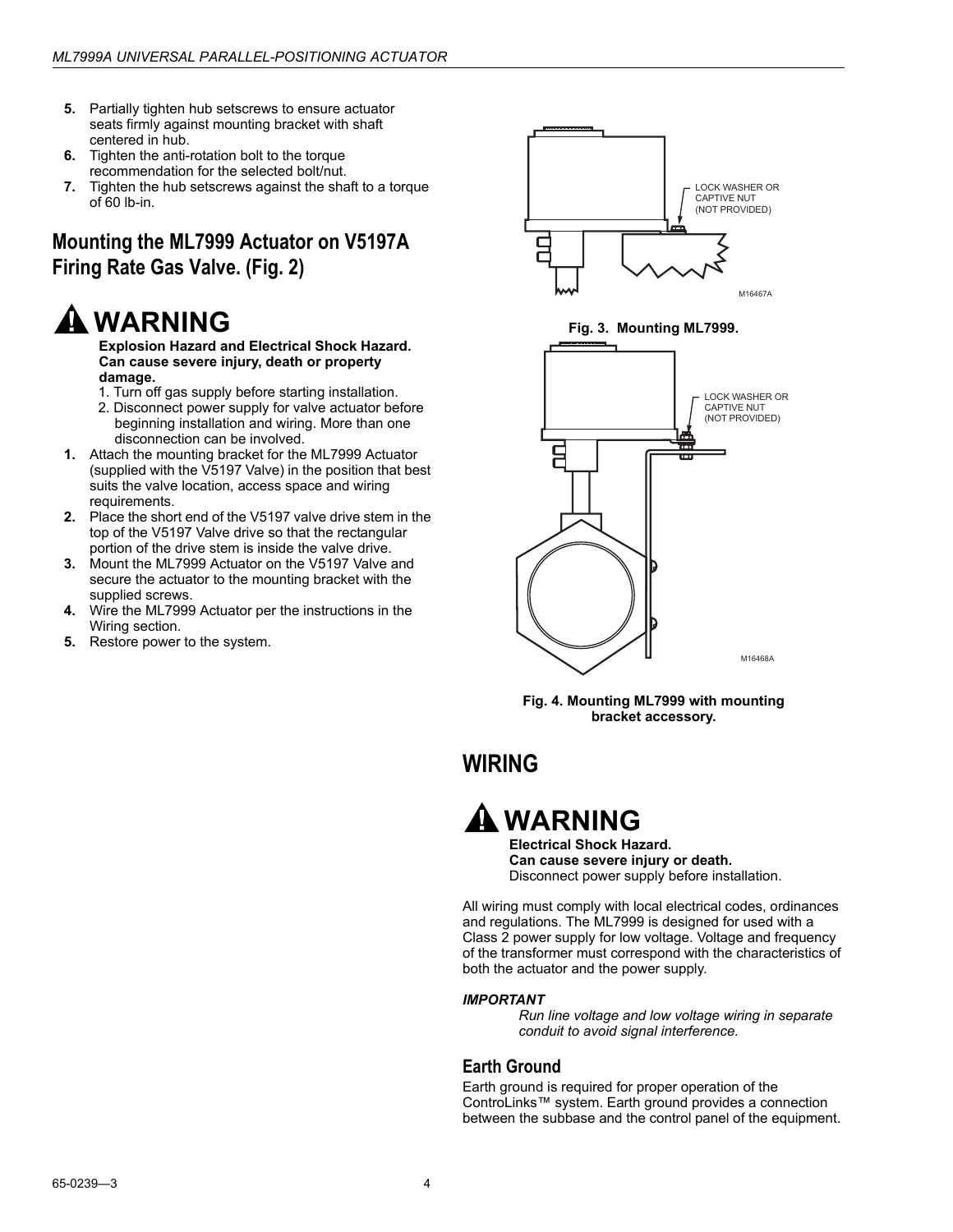The earth ground must be capable of conducting enough current to blow the fuse or breaker in the event of an internal short.

- **1.** Use wide straps or brackets to provide minimum length, maximum surface area ground conductors. If a leadwire must be used, use 14 AWG copper wire.
- **2.** Make sure that mechanically tightened joints along the ground path are free of nonconductive coatings and protected against corrosion on mating surfaces.

### **Shield Ground**

Connect the shield ground of the ML7999 Actuator(s), Remote Reset, Manual Potentiometer, Controller 4-to-20 mA and Auxiliary 4-to-20 mA inputs to the earth ground strip provided in the Q7999 Universal Subbase. Connect the shield at the controller end only. See Fig. 6.

### **Preparation**

Use OEM-supplied 1/2 in. conduit connectors in the low- and line- voltage base openings; the motor has separate line- and low-voltage wiring compartments. Use Belden 9535, 5-conductor, 100% shield coverage, 300V, 80°C (UL2464, CSA PCC FT4), or equivalent for low voltage wiring.

## **Wiring Procedures**

### *IMPORTANT*

*Device must be hardwired.*

- **1.** Remove the cover from the actuator.
- **2.** Pull back the snap-locks while opening the low-voltage compartment. See Fig. 5.
- **3.** Wire the low-voltage circuit to the R7999. See Fig. 6 for typical wiring connections.
- **4.** Close the low-voltage compartment.
- **5.** Wire the line-voltage circuit. See Fig. 6 for typical wiring connections.
- **6.** Replace the cover on the actuator.



**Fig. 5. Opening ML7999 low-voltage wiring compartment.**



**Fig. 6. Typical ML7999 wiring.**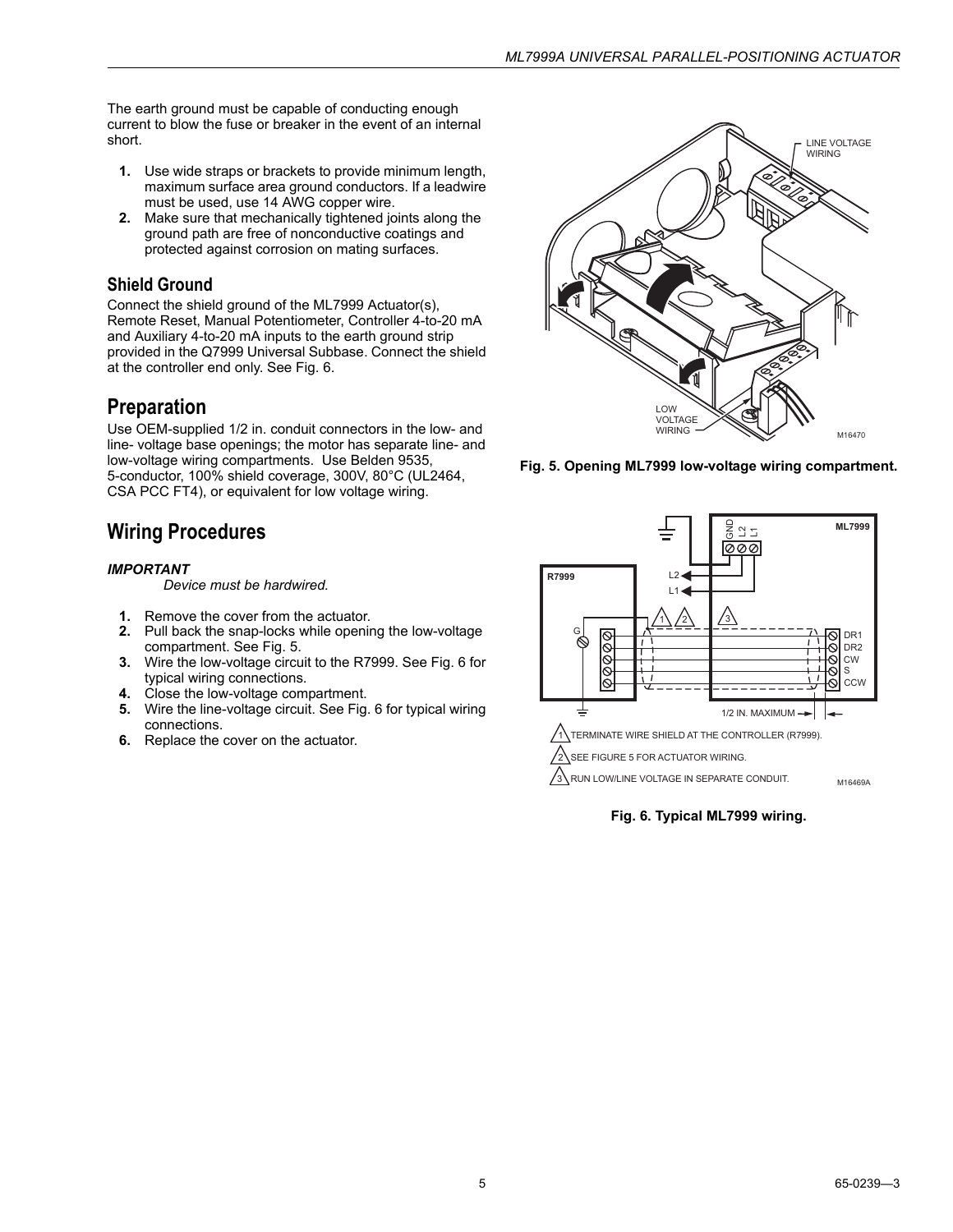## <span id="page-5-0"></span>**OPERATION**

ML7999A Universal Parallel-Positioning Actuator is designed to operate combustion air dampers, butterfly gas valves, oil modulation valves, and flue gas recirculation systems requiring up to 100 lb-in. torque. An R7999 controller operates the ML7999.

The actuator has a position indicator that shows shaft position. As the indicator moves with the shaft, it provides an angular representation of the shaft position.

#### *IMPORTANT*

*When the cover is removed and replaced, the position indicator will not operate until manually rotated clockwise to engage it. An audible click indicates the position indicator is engaged.*

NOTE: While installing the actuator, the hub can be manually driven using the push buttons located under the cover. The buttons are labeled CW and CCW. To use them, the only required wiring connections are L1, L2, and GND. However, after the device is installed and wired to the R7999, do not use these buttons for anything but troubleshooting.

### **Password Protection (ID Signal)**

Before using the actuator, the ID signal must be set. See the software interface instructions for details. After this signal is set, the R7999 sends the signal to operate the actuator. Until the appropriate ID signal is sent, the actuator is offline and responds only to its own ID signal. (See Table 1.)

### **Table 1. On-Board LED Indications.**

| <b>LED</b>        | Online    | Configured | <b>Meaning</b>        | <b>Notes</b>                                        |  |
|-------------------|-----------|------------|-----------------------|-----------------------------------------------------|--|
| <b>Fast Blink</b> | <b>No</b> | Yes        | Awaiting ID signal.   | Responds only to ID signal.                         |  |
| <b>Slow Blink</b> | Yes       | Yes        | ID signal recognized. | Monitors signals for operation or offline commands. |  |
| Steady On         | No.       | <b>No</b>  | Actuator has failed.  | Return actuator to factory.                         |  |

### **Actuator Initial Setup**

IF the system is being commissioned, perform the following to set the ML7999 and linkage/damper of the air/fuel/fgr.

**1.** During the actuator setup, use the auto seek closed or the CW/CCW buttons to find the mechanical fixed stop of the actuator. The air/fuel/fgr is not connected at this time.



#### **Fig. 7. Mechanical end stop changes for auto seek open/closed function.**

**2.** Auto seek closed to find the actuator mechanical closed fixed stop. See Fig. 8.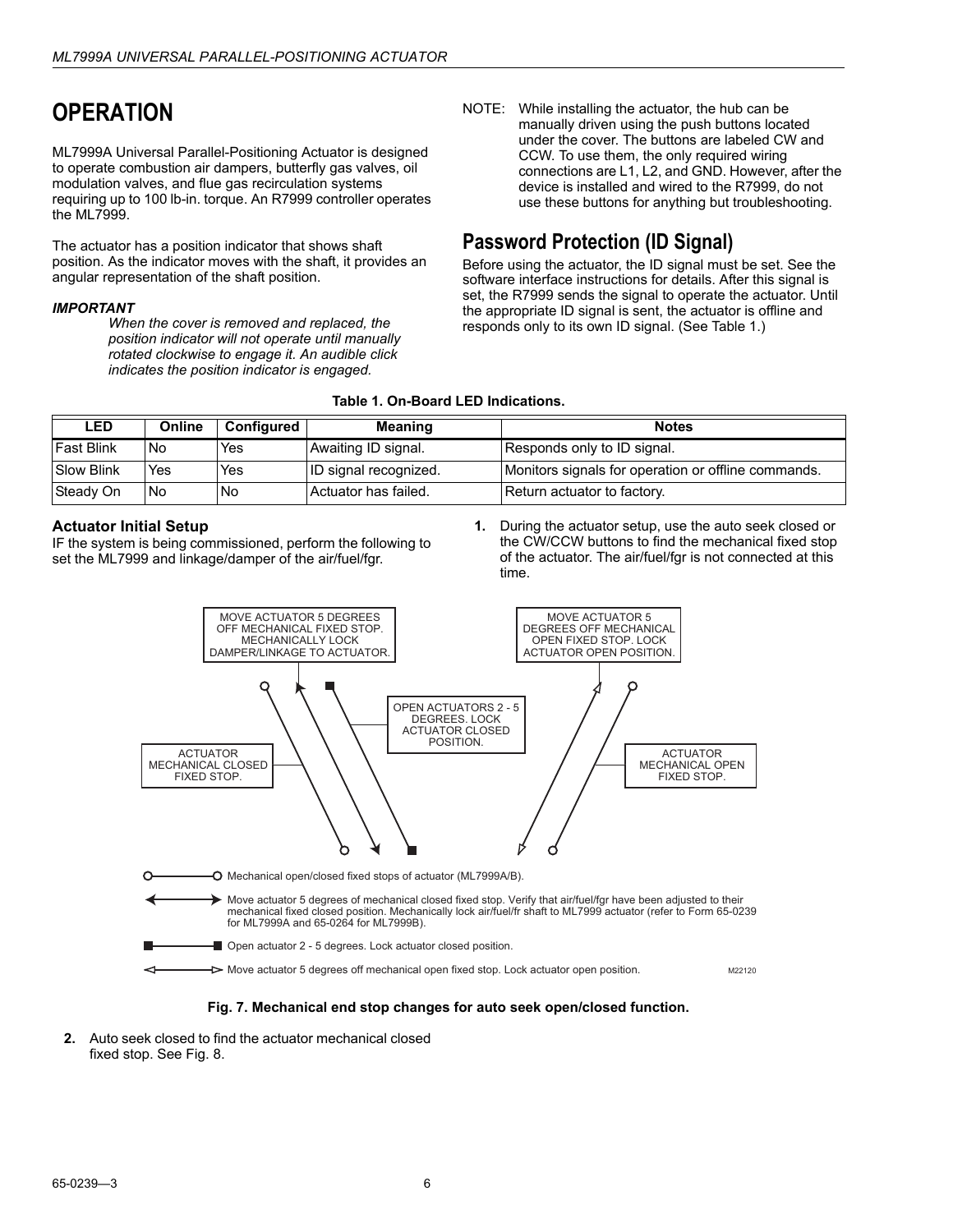| <b>Set Air Actuator Endpoints</b>                                                                                                                                                                      |  |  |
|--------------------------------------------------------------------------------------------------------------------------------------------------------------------------------------------------------|--|--|
| Actuator Configuration<br>Direction of Closed Travel:<br>Actuator Type<br>C Clockwise<br>C Fixed Stops<br>C CounterClockwise<br>C Continuous Rotation<br>Serial Number   99450150<br>Set Configuration |  |  |
| Set Maximum Air Open Position                                                                                                                                                                          |  |  |
| F <sub>2</sub><br>Open<br>Degrees                                                                                                                                                                      |  |  |
| F1<br>Relative to potentiometer span<br>Close                                                                                                                                                          |  |  |
| Auto Seek Open<br>1 Degree<br><b>Lock Position</b>                                                                                                                                                     |  |  |
| Set Maximum Air Closed Position                                                                                                                                                                        |  |  |
| F <sub>6</sub><br>Open<br>6.7<br>Degrees                                                                                                                                                               |  |  |
| F <sub>5</sub><br>Relative to potentiometer span<br>Close                                                                                                                                              |  |  |
| Auto Seek Closed<br><b>Lock Position</b><br>1 Degree                                                                                                                                                   |  |  |
| Prev <<<br>Help<br>>> Next                                                                                                                                                                             |  |  |

### **Fig. 8. Auto seek closed to find actuator mechanical closed fixed stop.**

**3.** Move the actuator closed position five (5) degrees off the mechanical closed fixed stop. See Fig. 9.

| <b>Set Air Actuator Endpoints</b><br>Actuator Configuration<br>Direction of Closed Travel:<br>Actuator Type<br>C Clockwise<br>C Fixed Stops<br>C CounterClockwise<br>C Continuous Rotation<br>Serial Number   99450150<br>Set Configuration |  |  |  |  |
|---------------------------------------------------------------------------------------------------------------------------------------------------------------------------------------------------------------------------------------------|--|--|--|--|
| Set Maximum Air Open Position<br>F <sub>2</sub><br>Open<br>Degrees                                                                                                                                                                          |  |  |  |  |
| F <sub>1</sub><br>Relative to potentiometer span<br>Close                                                                                                                                                                                   |  |  |  |  |
| Auto Seek Open<br>Degree<br><b>Lock Position</b>                                                                                                                                                                                            |  |  |  |  |
| Set Maximum Air Closed Position<br>F6                                                                                                                                                                                                       |  |  |  |  |
| Open<br>11.5 Degrees                                                                                                                                                                                                                        |  |  |  |  |
| F <sub>5</sub><br>Relative to potentiometer span<br>Close                                                                                                                                                                                   |  |  |  |  |
| Auto Seek Closed<br>Unlock Position<br>Degree                                                                                                                                                                                               |  |  |  |  |
| Help<br>Prev <<<br>>> Next                                                                                                                                                                                                                  |  |  |  |  |

### **Fig. 9. Move actuator closed position five degrees off mechanical closed fixed stop.**

- **4.** Verify that the gas/fuel/fgr linkage/dampers are at their closed positions.
- **5.** Tighten the set screws on the actuator.
- **6.** Move the actuator/linkage/damper two to five degrees off the linkage/damper mechanical closed fixed stop. Lock actuator closed position. See Fig. 10.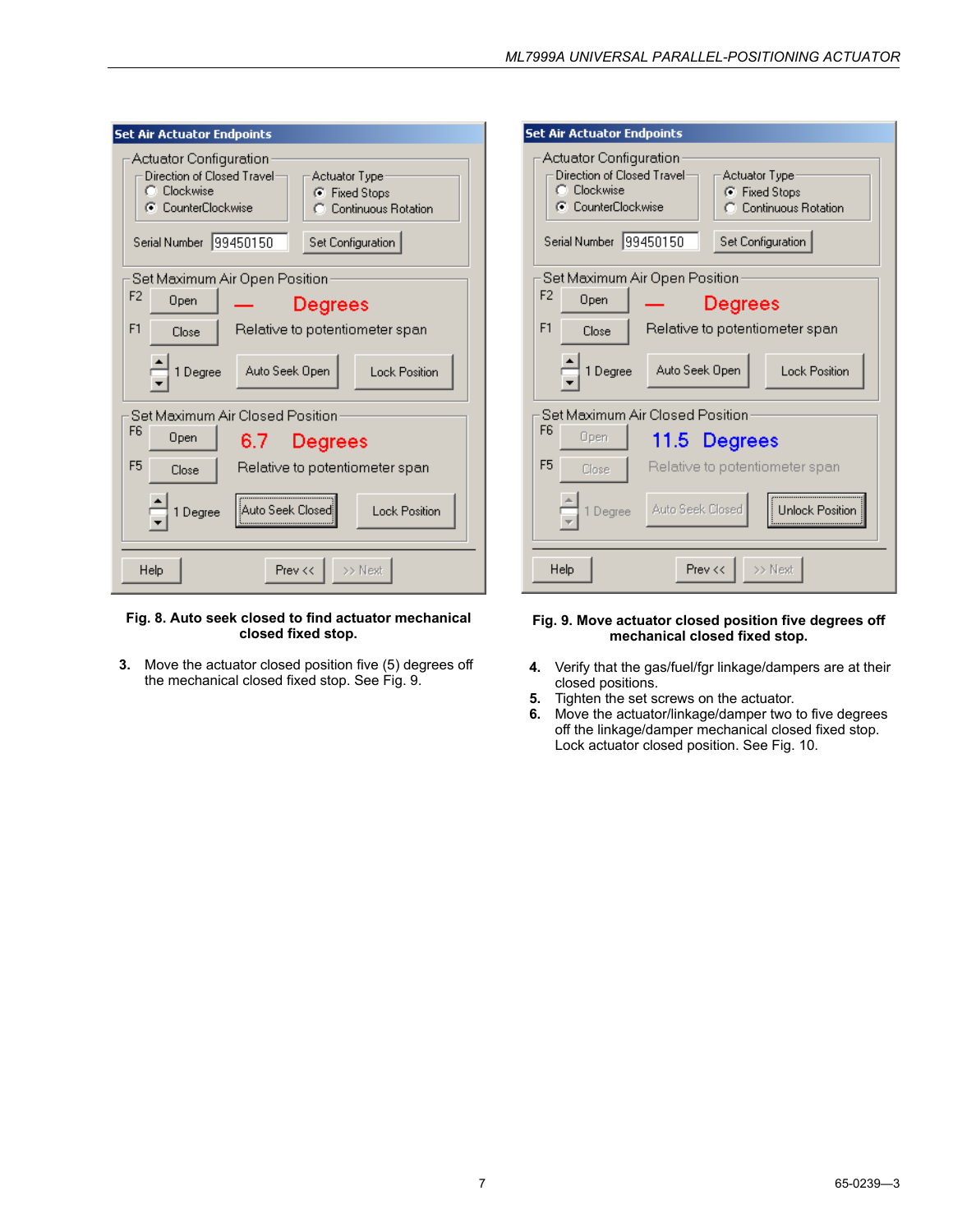| <b>Set Air Actuator Endpoints</b>                                                                                                                                                                                 | <b>Set Air Actuator En</b>                                                                 |
|-------------------------------------------------------------------------------------------------------------------------------------------------------------------------------------------------------------------|--------------------------------------------------------------------------------------------|
| <b>Actuator Configuration</b><br>Direction of Closed Travel:<br>Actuator Type:<br>C Clockwise<br>C Fixed Stops<br>C CounterClockwise<br><b>Continuous Rotation</b><br>Serial Number 99450150<br>Set Configuration | Actuator Config<br>Direction of Clos<br>C Clockwise<br>C CounterClock<br>Serial Number  99 |
| Set Maximum Air Open Position<br>F <sub>2</sub><br>Open<br><b>Degrees</b><br>F <sub>1</sub><br>Relative to potentiometer span<br>Close<br>Auto Seek Open<br><b>Lock Position</b><br>1 Degree                      | Set Maximum A<br>F <sub>2</sub><br>Open<br>F <sub>1</sub><br>Close<br>1 Degree             |
| Set Maximum Air Closed Position<br>F <sub>6</sub><br>Open<br>13.7 Degrees<br>F <sub>5</sub><br>Relative to potentiometer span<br>Close<br>Auto Seek Closed<br>Unlock Position<br>Degree                           | Set Maximum A<br>F6<br>Open<br>F <sub>5</sub><br>Close<br>Degree                           |
| >> Next<br>Help<br>Prev <<                                                                                                                                                                                        | Help                                                                                       |

### **Fig. 10. Move actuator/linkage/damper 2-5 degrees off mechanical closed fixed stop.**

**7.** Auto seek open to actuator mechanical open fixed stop. See Fig. 11.

### dpoints uration ed Travel<sup>.</sup> Actuator Type-C Fixed Stops C Continuous Rotation wise. 3450150 Set Configuration Air Open Position<sup>.</sup> **Degrees** Relative to potentiometer span Auto Seek Open Lock Position ir Closed Position-13.7 Degrees Relative to potentiometer span-Auto Seek Closed Unlock Position  $\gg$  Next Prev <<

### **Fig. 11. Auto seek open to actuator mechanical open fixed stop.**

**8.** Move the actuator five (5) degrees off the mechanical open stop. See Fig.12.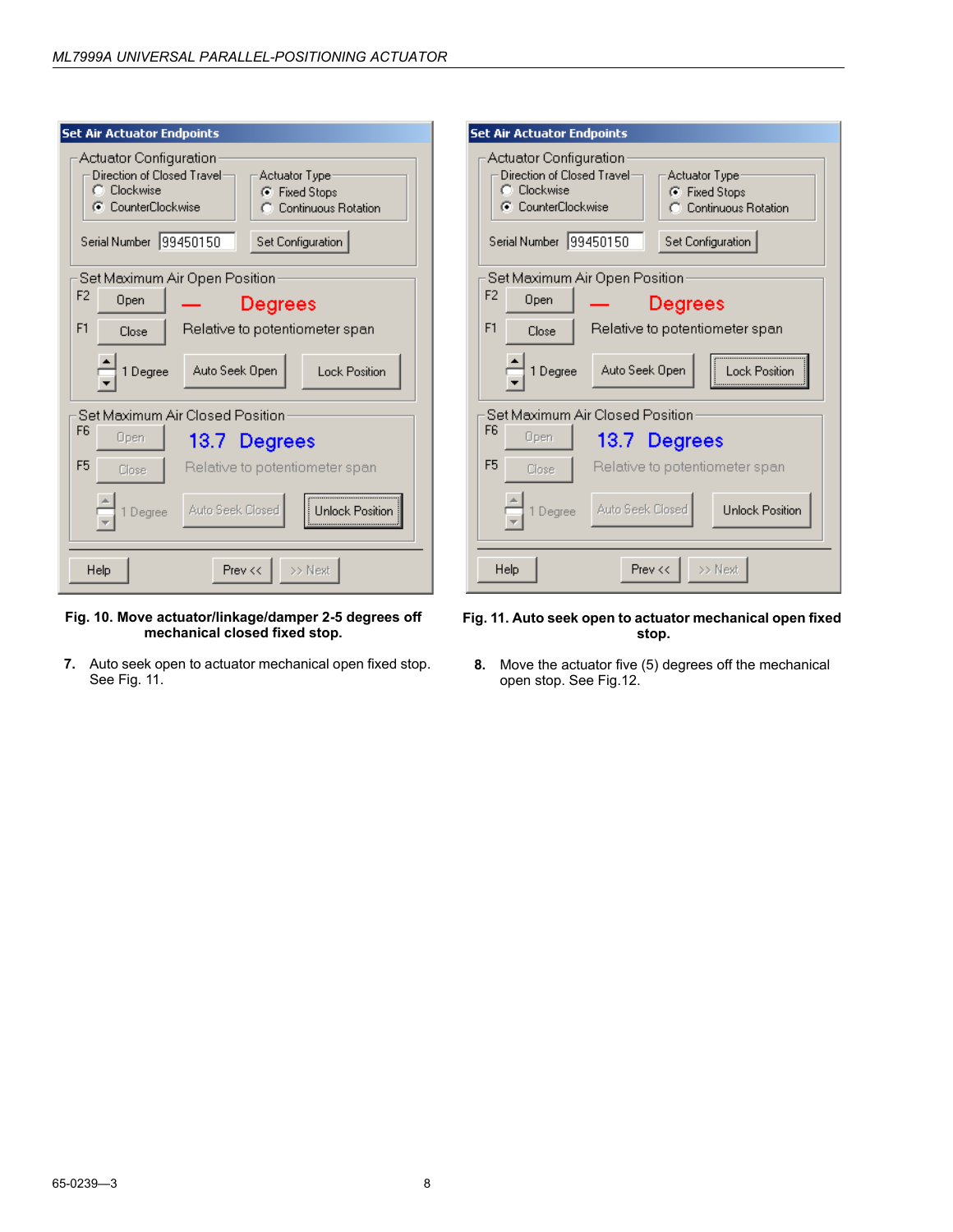| <b>Set Air Actuator Endpoints</b>                                                                                                                                                                             |                                |               |                                |
|---------------------------------------------------------------------------------------------------------------------------------------------------------------------------------------------------------------|--------------------------------|---------------|--------------------------------|
| <b>Actuator Configuration</b><br>Direction of Closed Travel:<br>Actuator Type<br>C Clockwise<br>C Fixed Stops<br>C CounterClockwise<br>C Continuous Rotation<br>Serial Number   99450150<br>Set Configuration |                                |               |                                |
| Set Maximum Air Open Position                                                                                                                                                                                 |                                |               |                                |
| F <sub>2</sub><br>Open                                                                                                                                                                                        |                                | 106.9 Degrees |                                |
| F1<br>Close                                                                                                                                                                                                   | Relative to potentiometer span |               |                                |
| 1 Degree                                                                                                                                                                                                      | Auto Seek Open                 |               | <b>Lock Position</b>           |
| Set Maximum Air Closed Position                                                                                                                                                                               |                                |               |                                |
| F6<br>Open                                                                                                                                                                                                    |                                | 13.7 Degrees  |                                |
| F <sub>5</sub><br>Close                                                                                                                                                                                       |                                |               | Relative to potentiometer span |
| Degree                                                                                                                                                                                                        | Auto Seek Closed               |               | <b>Unlock Position</b>         |
| Help                                                                                                                                                                                                          |                                | Prev <<       | >> Next                        |

### **Fig. 12. Move actuator five degrees off the mechanical open stop.**

**9.** Lock actuator open position. See Fig. 13.

| <b>Set Air Actuator Endpoints</b>                                                                                                                                                                     |  |  |  |  |
|-------------------------------------------------------------------------------------------------------------------------------------------------------------------------------------------------------|--|--|--|--|
| Actuator Configuration<br>Direction of Closed Travel:<br>Actuator Type<br>C Clockwise<br>C Fixed Stops<br>C CounterClockwise<br>C Continuous Rotation<br>Serial Number  99450150<br>Set Configuration |  |  |  |  |
| Set Maximum Air Open Position                                                                                                                                                                         |  |  |  |  |
| F <sub>2</sub><br>Open<br>101.4 Degrees                                                                                                                                                               |  |  |  |  |
| F1<br>Relative to potentiometer span<br>Close                                                                                                                                                         |  |  |  |  |
| Auto Seek Open<br>1 Degree<br><b>Unlock Position</b>                                                                                                                                                  |  |  |  |  |
| Set Maximum Air Closed Position<br><b>F<sub>6</sub></b><br>Open<br>13.7 Degrees                                                                                                                       |  |  |  |  |
| F <sub>5</sub><br>Relative to potentiometer span<br>Close                                                                                                                                             |  |  |  |  |
| Auto Seek Closed<br><b>Unlock Position</b><br>Degree                                                                                                                                                  |  |  |  |  |
| >> Next<br>Prev <<<br>Help                                                                                                                                                                            |  |  |  |  |



## <span id="page-8-0"></span>**CHECKOUT AND TROUBLESHOOTING**

### **Checkout**

Refer to the R7999 literature (form 66-1120) for system checkout.

### **Troubleshooting**

If the actuator does not operate properly during Checkout, perform the following troubleshooting steps. Perform these steps before replacing the actuator:

- **1.** Check the actuator label to make sure the power and control signal requirements are correct for the application.
- **2.** Check for the presence of 120-240 Vac at the actuator (L1) and (L2) connections when the actuator should be driving. If the voltage is not present or is low, check the power supply.
- **3.** Ensure actuator stroke matches stroke of damper or valve.
	- a. Remove the cover.
	- b. Press the button labeled CW. The actuator should drive the device clockwise.
	- c. Press the button labeled CCW. The actuator should drive the device counterclockwise.
- **4.** If the actuator operates properly, check the controller for proper output signals.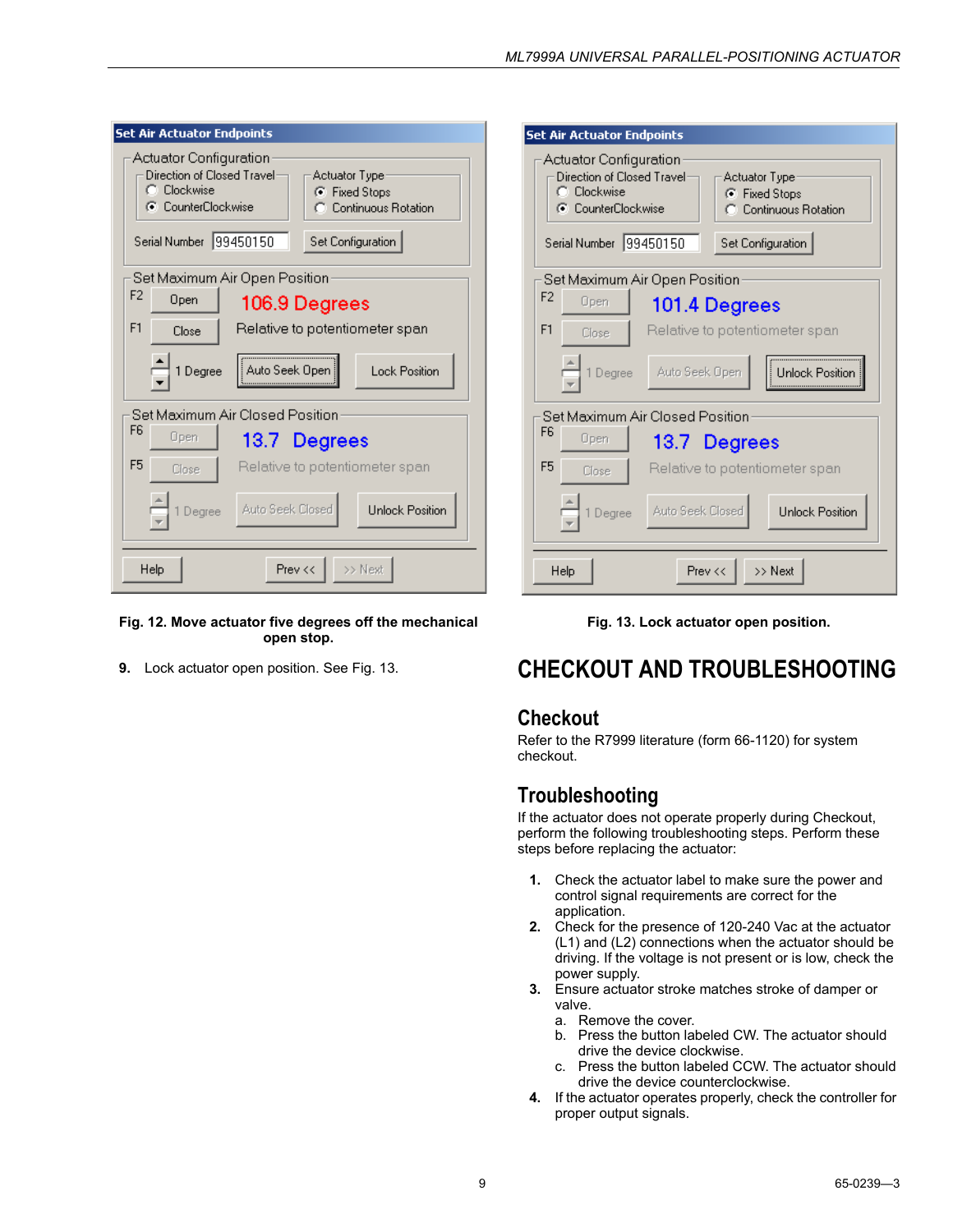- **5.** If the actuator does not drive, remove power, disconnect the actuator hub, and try to turn the shaft clockwise and counterclockwise. If the shaft turns freely throughout the 90-degree stroke and the actuator is installed properly, replace the actuator.
- **6.** If the shaft does not turn freely for the full 90 degrees, check for binding. If necessary, adjust mounting to prevent binding.
- **7.** If the device shaft does not turn freely, fix or replace the device.
- **8.** If the device shaft turns, reconnect the actuator and wiring and drive the actuator hub clockwise and counterclockwise. If the actuator does not drive, replace the actuator.
- **9.** If the actuator and device shaft turn freely, remount the actuator to the device according to instructions in the Installation section. Make sure the actuator does not bind and that the actuator and device are both at the same clockwise or counterclockwise end stop when assembled. Hook up the wires and repeat the Checkout procedures. Troubleshoot if necessary.